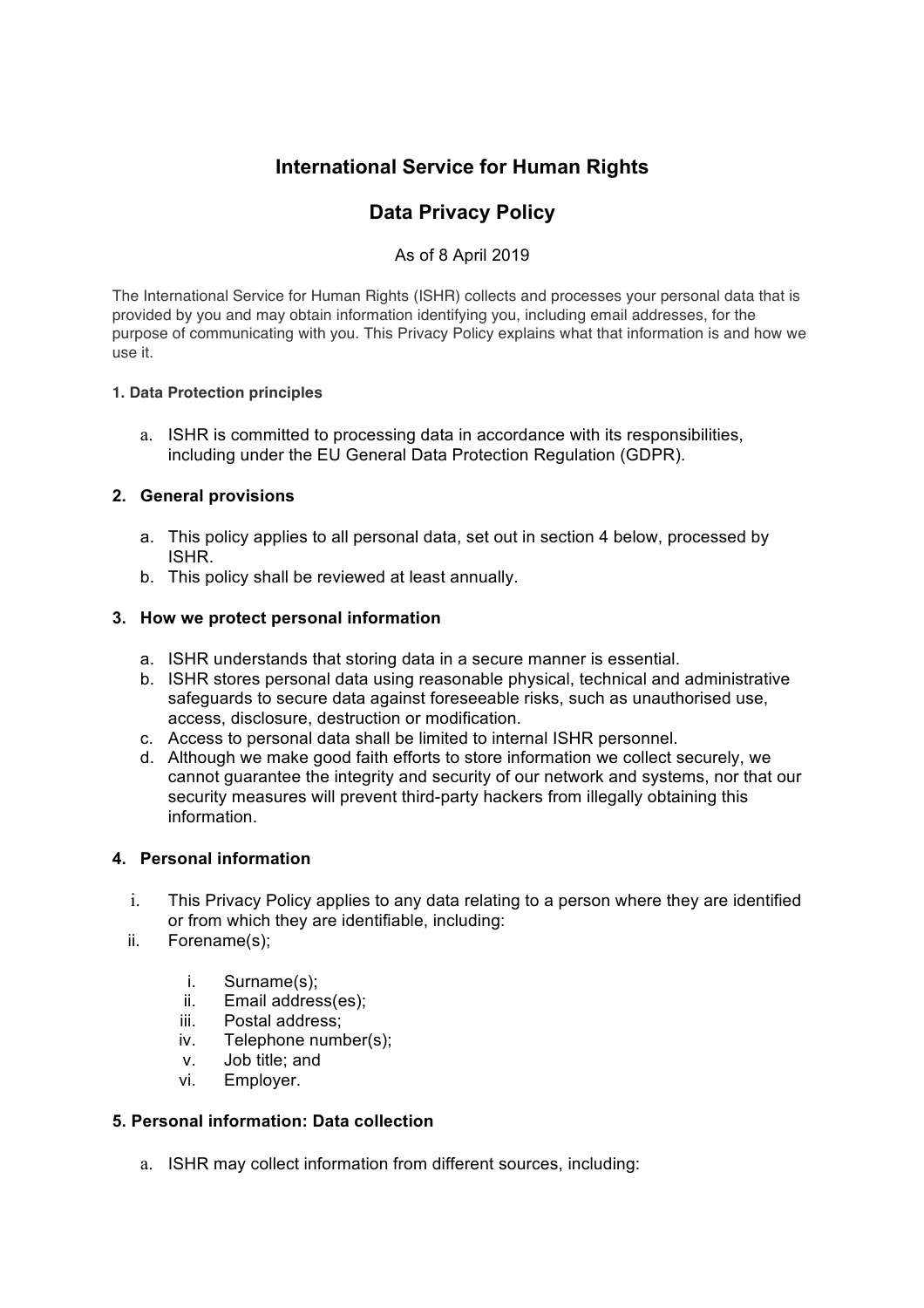- i. Information provided directly to us when a person subscribes to our mailings;
- ii. Details provided off-line (e.g. business cards). Such details will only be used for the purpose for which they have been provided;
- iii. Non-identifying information, such as statistics on website usage and content viewed; and
- iv. Non-identifying information on the use of our mailings, such as opened emails and clicked-through links;

## **6. Personal information: Data processing**

- a. We may use information collected to enable us to create mailing lists to send campaigning and marketing material, including:
	- i. ISHR's monthly monitor / newsletter containing press releases and articles on ISHR's work;
	- ii. Press releases;
	- iii. Open and private letters including specific advocacy calls promoting the aims and objectives of ISHR;
	- iv. Event invitations; and
	- v. Fundraising appeals.

# **7. Your rights**

- a. Any person has the right to opt out of receiving marketing communications through this link or the link at the bottom of each of our mailings. We will then delete the associated personal information promptly.
- b. Any person has the right to access their personal data and any such requests made to ISHR shall be dealt with in a timely manner.
- c. If any person wishes to raise a complaint on how we have handled their personal information, they can contact us and we will investigate the matter and respond promptly.

### **8. Lawful, fair and transparent processing**

- a. To ensure its processing of data is lawful, fair and transparent, ISHR shall maintain a Register of Systems.
- b. The Register of Systems shall be reviewed at least annually.

### **9. Lawful purposes**

a. All data stored and processed by ISHR are done so on one of the following lawful bases:

- i. consent;
- ii. contract;
- iii. legal obligation;
- iv. vital interests;
- v. public task; or
- vi. legitimate interests.
- b. ISHR will seek consent to store and process personal data through periodic emails, the first of which was sent on 25 May 2018.